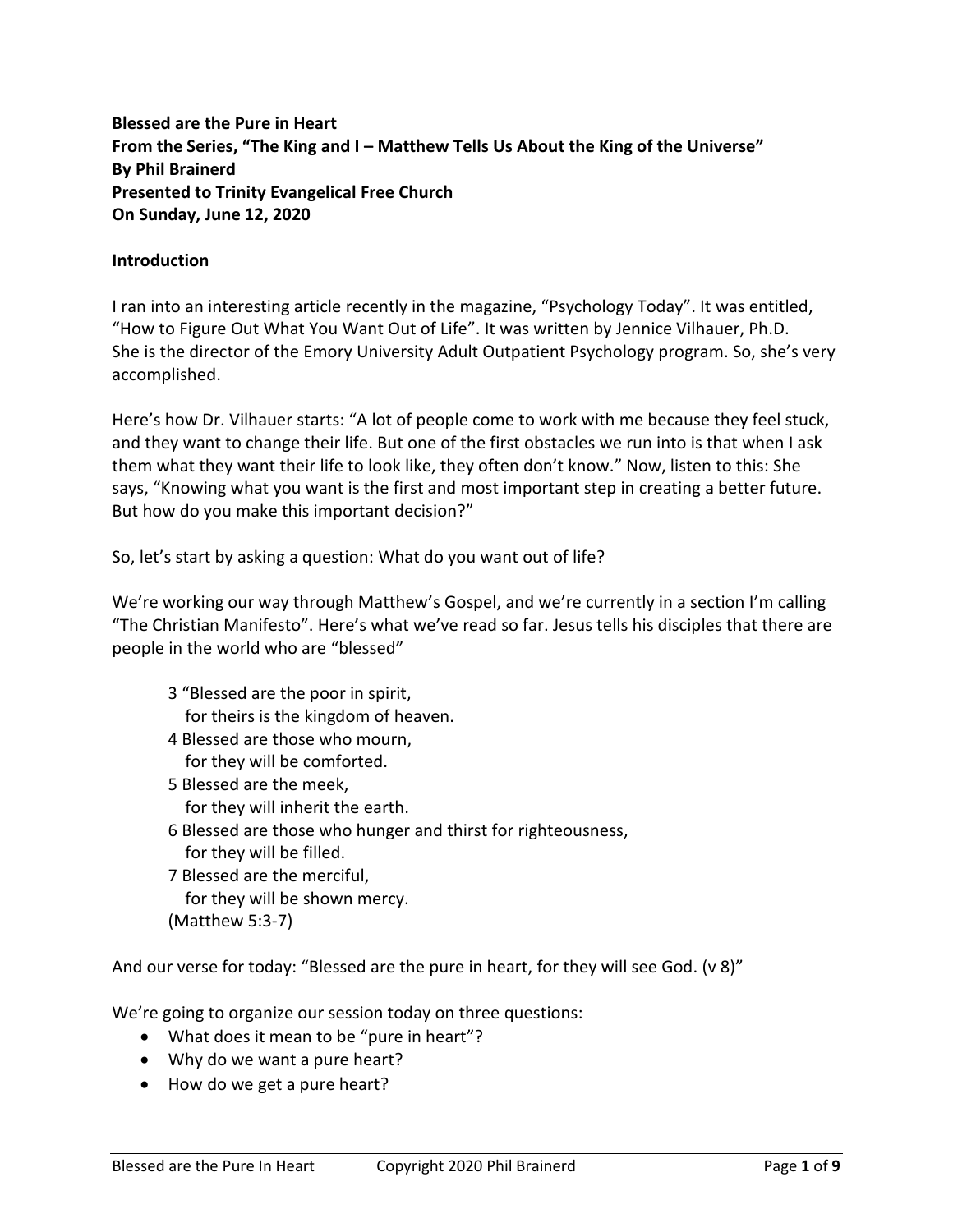# **I. What Does It Mean to be "Pure in Heart"**

What does it mean to be pure in heart? We have two words here: Pure and Heart.

#### **A. Pure**

First, let's look at the word "pure". To understand, I'll use an illustration.

# **Example: Pure Gasoline**

Most of us drive cars that require gasoline to operate. Gasoline is one of those things that we take for granted. You pull up to the gas station and you get gas and you leave. But sometimes, gas station owners don't maintain their pumps well. If a gas station doesn't maintain their pumps correctly, other



substances creep into the gas. *Impurities.* These impurities can include things like water and simple dirt. Apparently, this happens more than most of us know.

Back in 2017, NBC News released an article with the title, "Watered Down Gas Is Way More Common Than You May Think". If you want to run a gas station, you have to allow inspectors to check out your operation every now and then. According to the article, an alarming number of gas stations don't pass inspection. They're allowing impurities to mix with gasoline.

When impurities get mixed in with gasoline, your car doesn't run well. In worst cases, the engine can be damaged and will stop running. The more impurities, the more of a problem you have. For your car to run at its best, you need pure gasoline. A good chemist working for an oil company may come up with things that make your car run better, but anything else is definitely a bad thing.

Let's see if we can arrive at a simple definition of "pure". We'll state it and compare it to the opposite. There's something you want or need. Our example is gasoline. We need gasoline for our cars to run. So, we want pure gasoline - Something that is completely composed of what we want. When other things creep in, they make what we want less effective. Or, they even destroy what we want. Those other things are impurities. Gasoline with water or dirt mixed in is *impure*. Impure gasoline can inhibit our cars, or damage them so badly that they become useless.

So, here are our definitions:

**Pure:** You have something that is completely composed of what you want. **Impure:** Other things are present: Other things have crept in.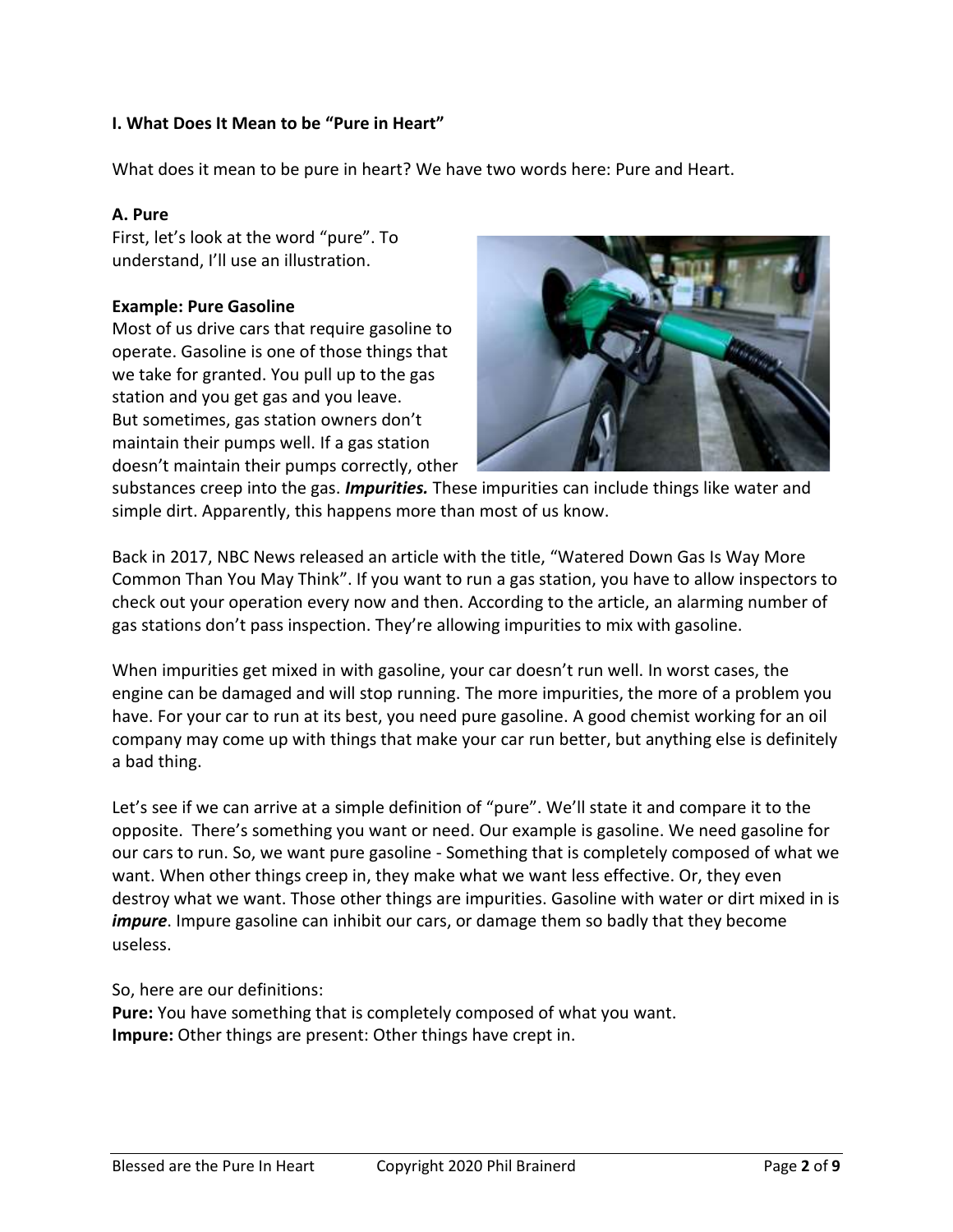#### **B. Heart**

# **1. Physical heart**

The next word is heart. We can think of hearts a few ways. We can think of the physical heart inside of our body. We can think of a dry cross-section, like something we'd see in a medical textbook. That's certainly important.

In the 1980s, someone invented a game called "Trivial Pursuit". To play the game, you were asked all kinds of trivia questions. I was playing with some friends, and the question came up:



"What is the cause of 99 percent of deaths?" Everyone started guessing. Is it cancer? Is it some kind of injury? *Here's the answer: Lack of oxygen to the brain.*

The heart pumps blood, which sends oxygen all over our bodies. The brain especially needs this. If the heart fails in its job of getting oxygen to the brain, our brain stops functioning, and we die. All kinds of things can cause this, including disease and injury. But the diseases and injuries aren't the actual cause of death. The cause of death is the failure of the heart to do its job. So, the heart as a physical mechanism is vital to life.

# **2. Symbolic Heart**



Then, there's the heart as a symbol. We see this symbol every Valentine's day. The heart can certainly be thought of as a symbol of love. In the Bible though, the symbolism is wider. The heart is the symbol of our inner being. It includes things like our will, and our desires.

**Desires:** Those are the things we want. Maybe it's the things we long for. Those desires, those longings come from our hearts.

That's why we started today by asking the question, "What do you want?" *What you want comes from your heart.*

Jesus is telling us that there's something very important about having pure hearts. In the same way that a car needs pure gasoline, we need pure hearts. If a car gets bad gasoline; gasoline with impurities, its performance is hindered. Maybe the car dies when it has bad gasoline.

So let's focus on this point: What do you want? In a little bit, we'll talk about some of things that people want. But before we do that, let's ask another question.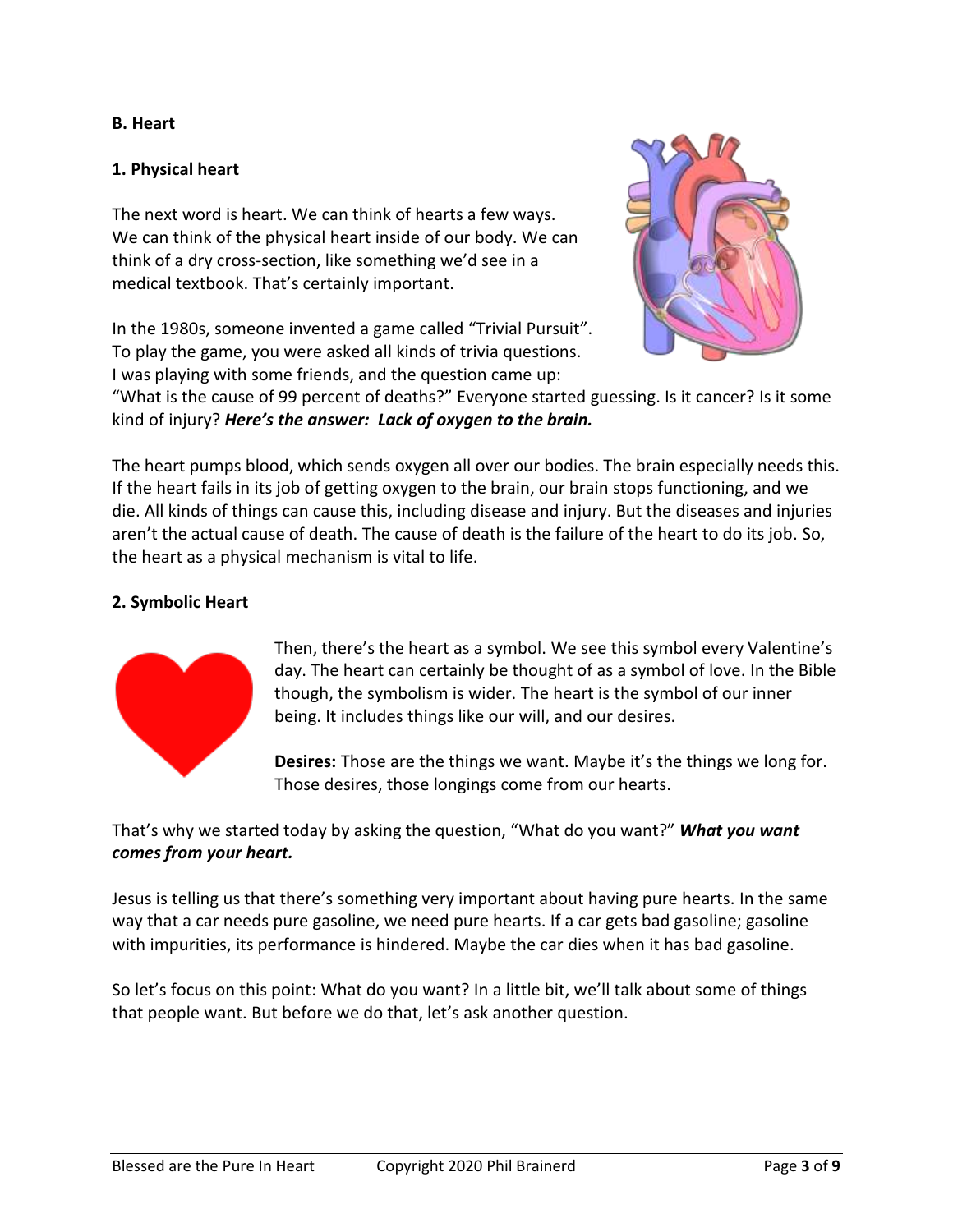#### **II. Why do we want a pure heart?**

Here's the question: Why should we want a pure heart? Let's be reminded:

8 Blessed are the pure in heart, for they will see God. (Matthew 5:8)

Do you know why you should want a pure heart? Because our Lord Jesus tells us that if you have a pure heart you will see God. This is not *you might see God*. If you have a pure heart *you will see God*.

Let me ask a hard question: How does that sound right now? How valuable is it for you to see God? What would it mean to you if you could see God? Think about that.

While you're thinking, let's look at our next point.

#### **III. How do we get a pure heart?**

How do we get a pure heart? This is an important question. It's important because people have pondered the question for a long time. In our series, we've mentioned that many disciples have a wilderness experience. They get away for a time. Some people though, have believed that "a time" goes on indefinitely. People who believe this move up to a mountain and live in a cave as a hermit. They avoid people for years.

It's interesting that Jesus had a wilderness experience that lasted for 40 days. However, after 40 days, he came back and spent the rest of his life with people. Before that experience, he spent his whole life living with other people. So, we need something else if we want a pure heart. What is it?

Let me suggest some steps.

#### **A. Realize how valuable it is to see God.**

Many years ago, the great King David looked up to the heavens and believed that he saw God expressed there. Here's what he wrote:

- 1 The heavens declare the glory of God;
	- the skies proclaim the work of his hands.
- 2 Day after day they pour forth speech; night after night they reveal knowledge. (Psalm 19:1-2)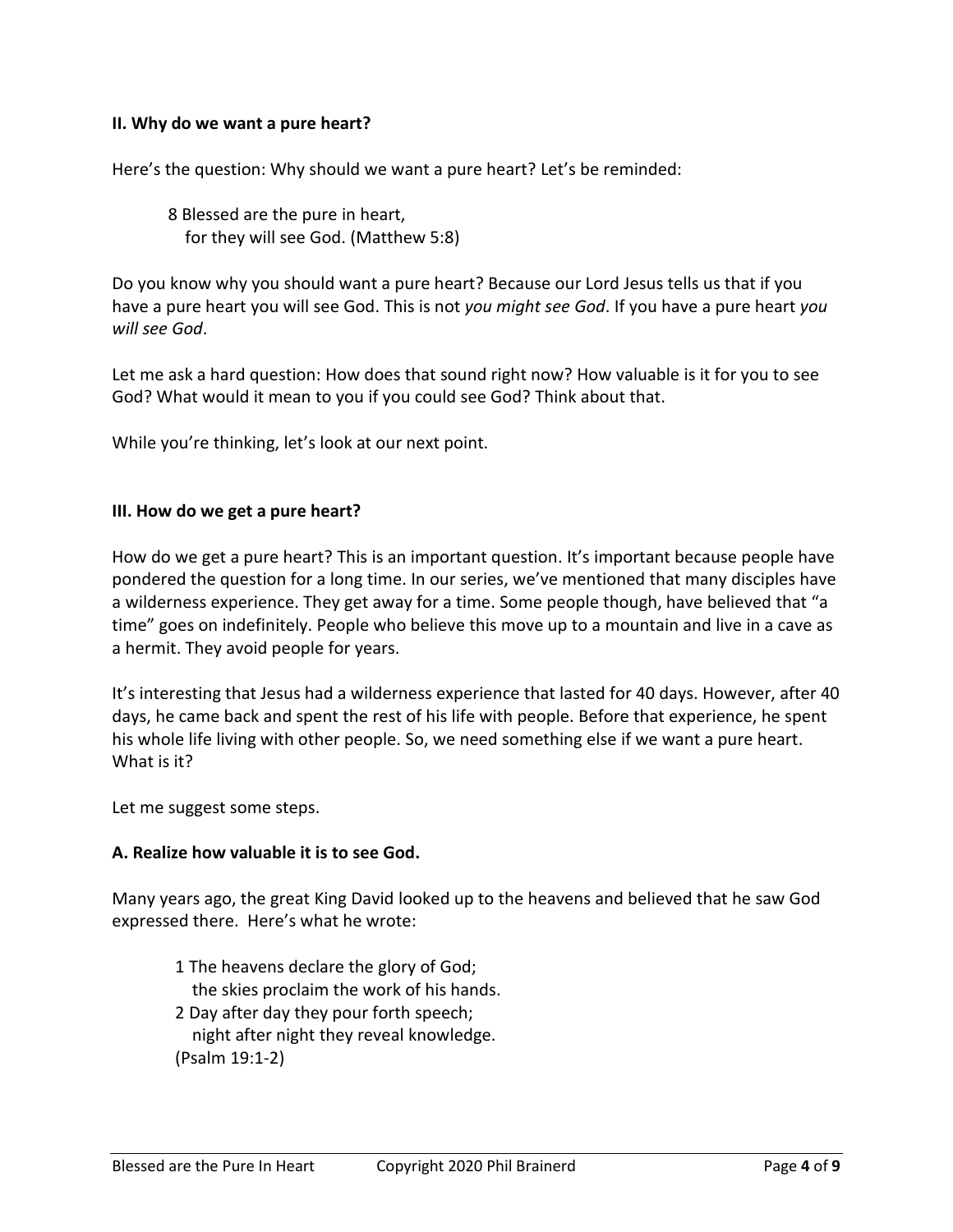When he believed he was seeing God in creation, David then felt inspired to write about the laws of God.

7 The law of the Lord is perfect, refreshing the soul. The statutes of the Lord are trustworthy, making wise the simple. 8 The precepts of the Lord are right, giving joy to the heart.

The commands of the Lord are radiant, giving light to the eyes.

9 The fear of the Lord is pure, enduring forever. The decrees of the Lord are firm,

 and all of them are righteous. Psalm 19:7-9

Now, look at verse 10:

10 They are more precious than gold, than much pure gold; they are sweeter than honey, than honey from the honeycomb.

To David, seeing God was more precious than gold.

Later, another psalm writer said this:

Whom have I in heaven but you? And earth has nothing I desire besides you. (Psalm 73:25)

Once again, we see that word: Desire. So again, we ask, "What do you want?" What does your heart tell you? **A pure heart says, "I want God".**

The first step to get there is to realize how valuable it is to see God. Once you realize how valuable it is, there's a second step.

# **B. Find out what makes a heart impure.**

The second step is to find our what makes a heart impure. Let's read more from the Psalms. This is another Psalm written by David.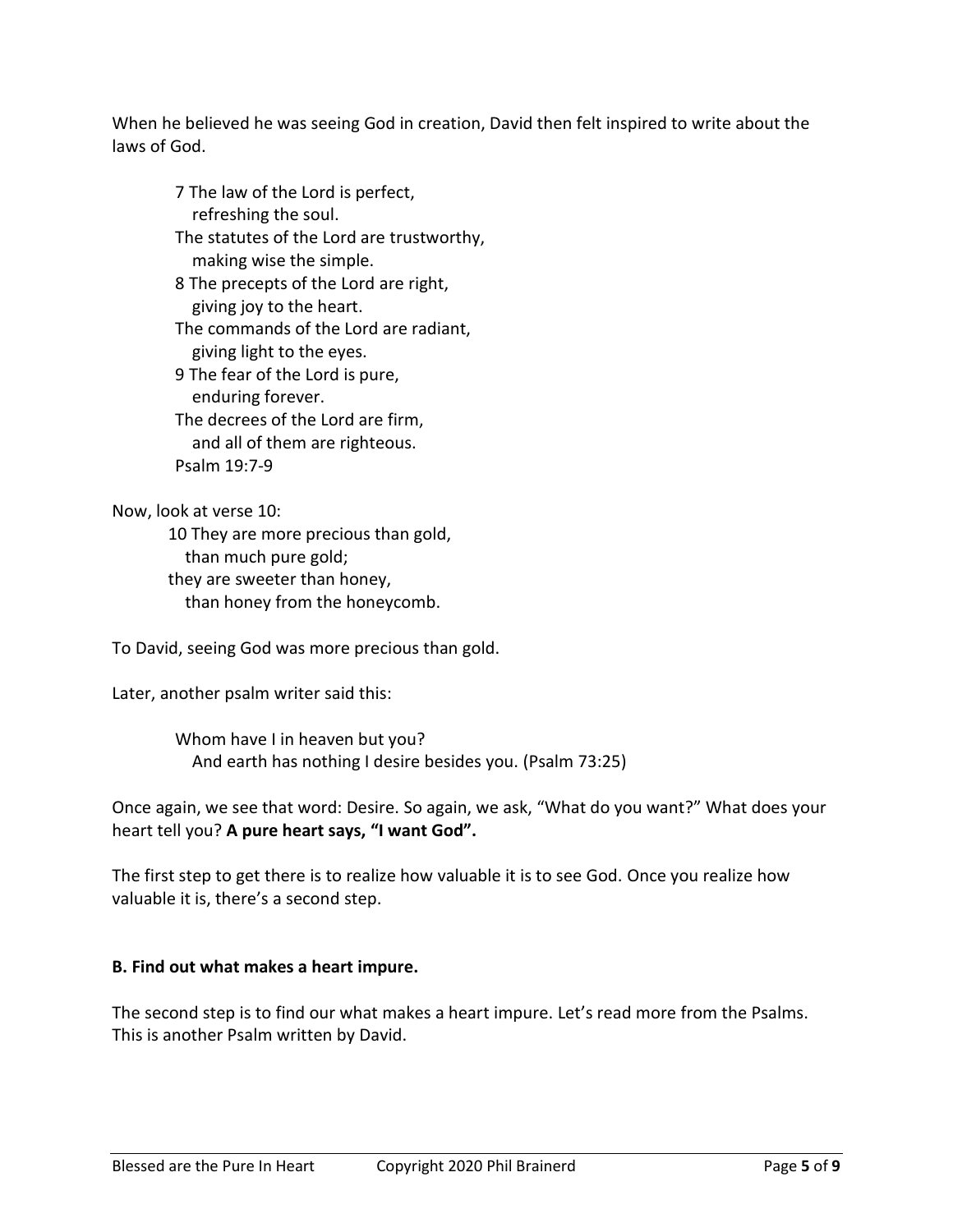- 3 Who may ascend the mountain of the Lord? Who may stand in his holy place?
- 4 The one who has clean hands and a pure heart, who does not trust in an idol or swear by a false god. (Psalm 24:3-4)

So, we have a picture of what we're trying to understand, a pure heart, as opposed to its opposite, an impure heart. The pure heart wants God, the one true God. The impure heart wants idols, false gods.

What are idols? What are false gods? Well, we discussed this extensively on different occasions since I've been associated with the church. For now, let's just summarize.

# **The nature of sin.**

Way back in the Garden of Eden, the serpent tempted Adam and Eve by telling them that if they would disobey God, they could be like him. In other words, they could have all the power and resources of God *without* him. That's really the heart of sin. People want the things of God without God.

At some point, we find that rejecting God results in us living in a lonely and dangerous world. So, we look for help. But, not from God. So, the heart of sin is: People want the things of God without God. The heart of idolatry is: We go elsewhere for help.

In olden days people would make up gods, and then make images of those gods. People would bow down and worship the images, imagining that the images would give them things. You're looking at an image of the Philistine god Dagon. The Philistines thought that worshipping this god would give them a good harvest, among other things.

The ancient world was filled with such false gods. When the Hebrew people were getting ready to live in the promised land, Joshua said this:



*The Philistine god Dagon*

14 "Now fear the Lord and serve him with all faithfulness. Throw away the gods your ancestors worshiped beyond the Euphrates River and in Egypt, and serve the Lord.

15 But if serving the Lord seems undesirable to you, then choose for yourselves this day whom you will serve, whether the gods your ancestors served beyond the Euphrates, or the gods of the Amorites, in whose land you are living. But as for me and my household, we will serve the Lord." (Joshua 24:14-15)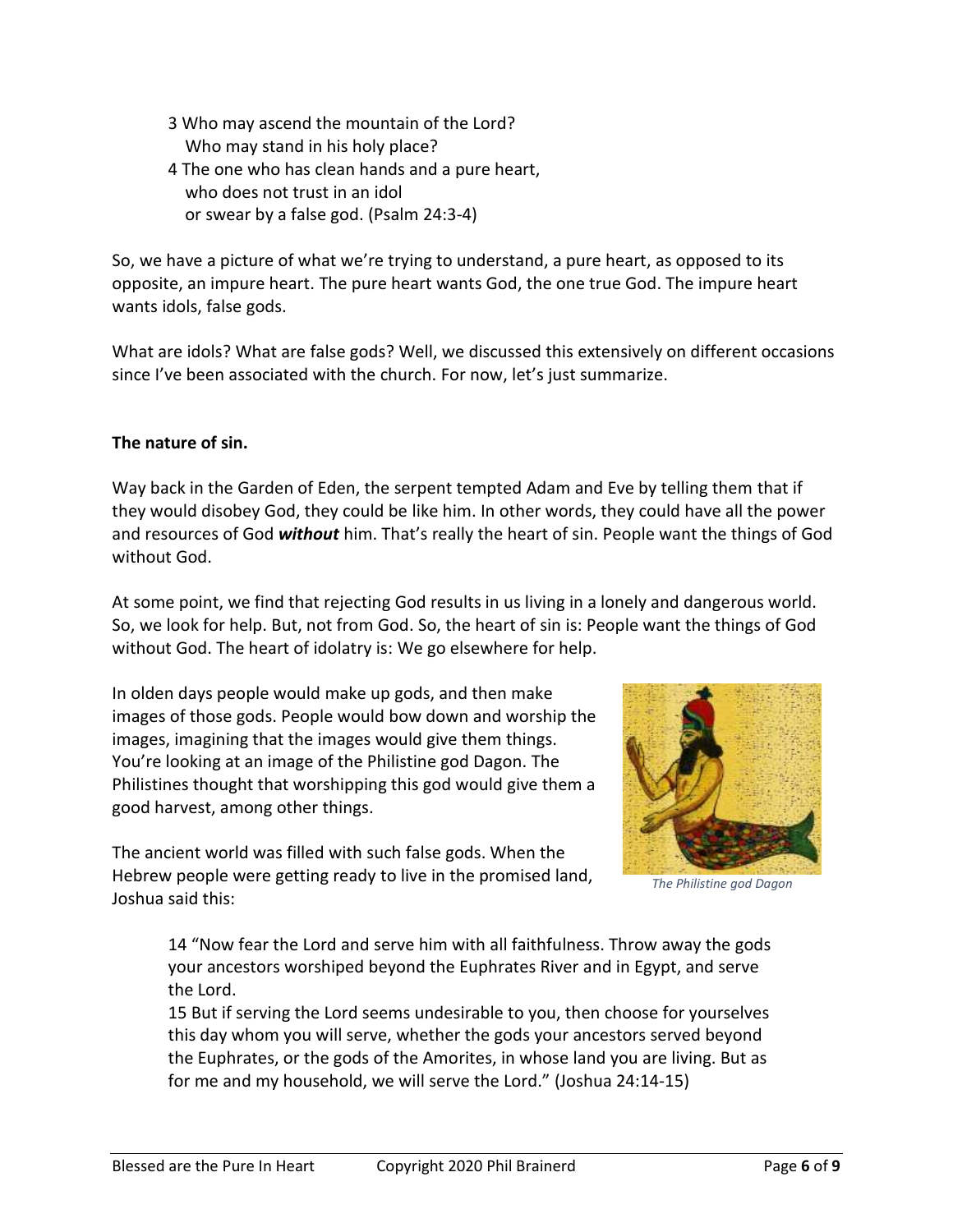Joshua, through the inspiration of the Holy Spirit, told the Hebrew people that they had to choose whom they would serve. Later Jesus expanded on the idea of false gods.

No one can serve two masters. Either you will hate the one and love the other, or you will be devoted to the one and despise the other. You cannot serve both God and money. (Matthew 6:24)

So, Jesus also talks about choosing whom you will serve. However, he goes past the images. He says we want things like money.

I call this "statues and stuff". People would serve the statue, but they really wanted stuff. The Philistines worshipped Dagon, but they wanted a good harvest and all the things that came with it.

Jesus said that people want money and all the things that go with it. So, the kind of energy, mental and physical, that they put into getting money looks like serving a god. In fact, Jesus says that money becomes a god.

Money isn't the only thing that can become a god. In fact, we need to look deeper. What do most people long for? Some say love, some say power. I'm going to suggest that there are several things people want. They can be summarized in two words that both begin with the letter "P". The are "Provision" and "Protection".

Provision: You want something. You think you need it. You long for it. So, who will give it to you? That's provision.

Protection: Once you get something, it seems like there's always somebody or some thing that wants to take it away. Who will protect you and who will protect your stuff? That's protection.

Now, there are lots of things we might want that are legitimate. Here's the issue: All kinds of things can become gods. There are ways to find out if things have become gods. Ask yourself these questions: What happens when you don't get what you want or what you believe you need? What happens when you have what you want, and there's a chance that you'll lose it?

What do you feel at those times?

- Fear?
- Worry?
- Anger?
- Other negative emotions?

What do you do when you feel these negative emotions? We know how God wants us to act. We know the choices that god wants us to make. Do we do what God wants, or something else?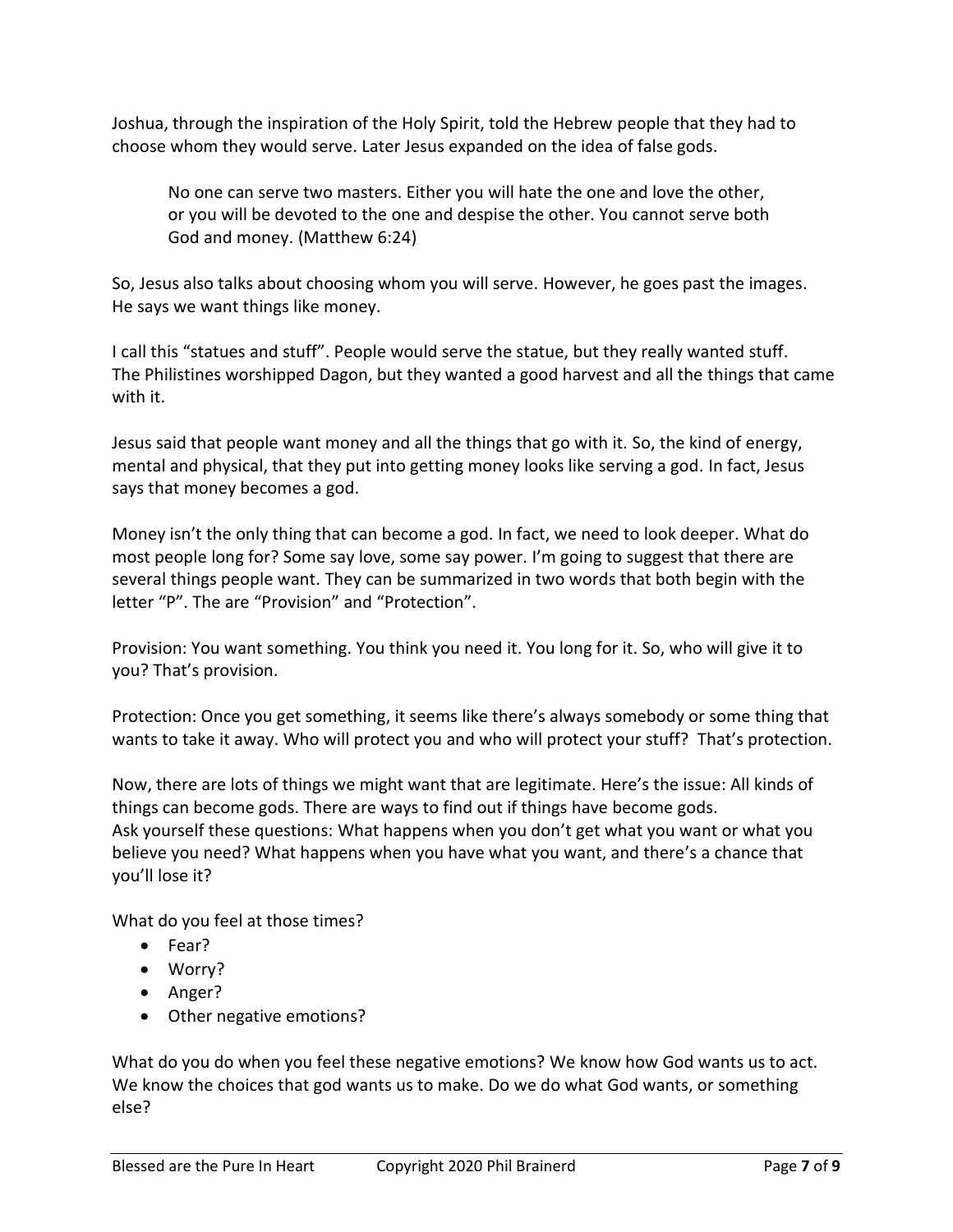This brings us to another hard question: How does your desire for things compare to your desire for God? The pure in heart want God. They want God more than anything else. The impure in heart want other things. They want those other things more than they want God. *This is shown in our choices and actions.*

How do we get a pure heart? Recognize the things that make our hearts impure. These are the idols. That's why all along our way today I've been asking, "What do you want?" When I first asked that question, maybe you said something like:

- I want a better career.
- I want more money.
- I want people to appreciate me.
- If you're unmarried, maybe you want to find that special person.

By themselves, there's nothing wrong with these things. But, the person with a pure heart says, "More than anything else, I want God".

Let's look at another point.

# **C. Ask God for one.**

How do we get a pure heart? We ask God for one. Let's hear more from David:

10 Create in me a clean heart, O God, and renew a right spirit within me. 11 Cast me not away from your presence, and take not your Holy Spirit from me. (Psalm 51:10-11)

We can not create a pure heart on our own. Not with any amount of human effort. Certainly not by hiding in a cave for our entire life. Only God can renew our heart. *So, ask him.*

There is only one thing that a person with a pure heart fears: Losing God. The writer says, "Cast me not away from your presence". The person with a pure heart wants God. He doesn't worry about anything else. Anything else on this world can vanish. As long as a person with a pure heart has God, they're happy.

Let's pull this all together.

#### **Conclusion**

In the "Christian Manifesto", we've learned important things about those who desire to become disciples of Jesus.